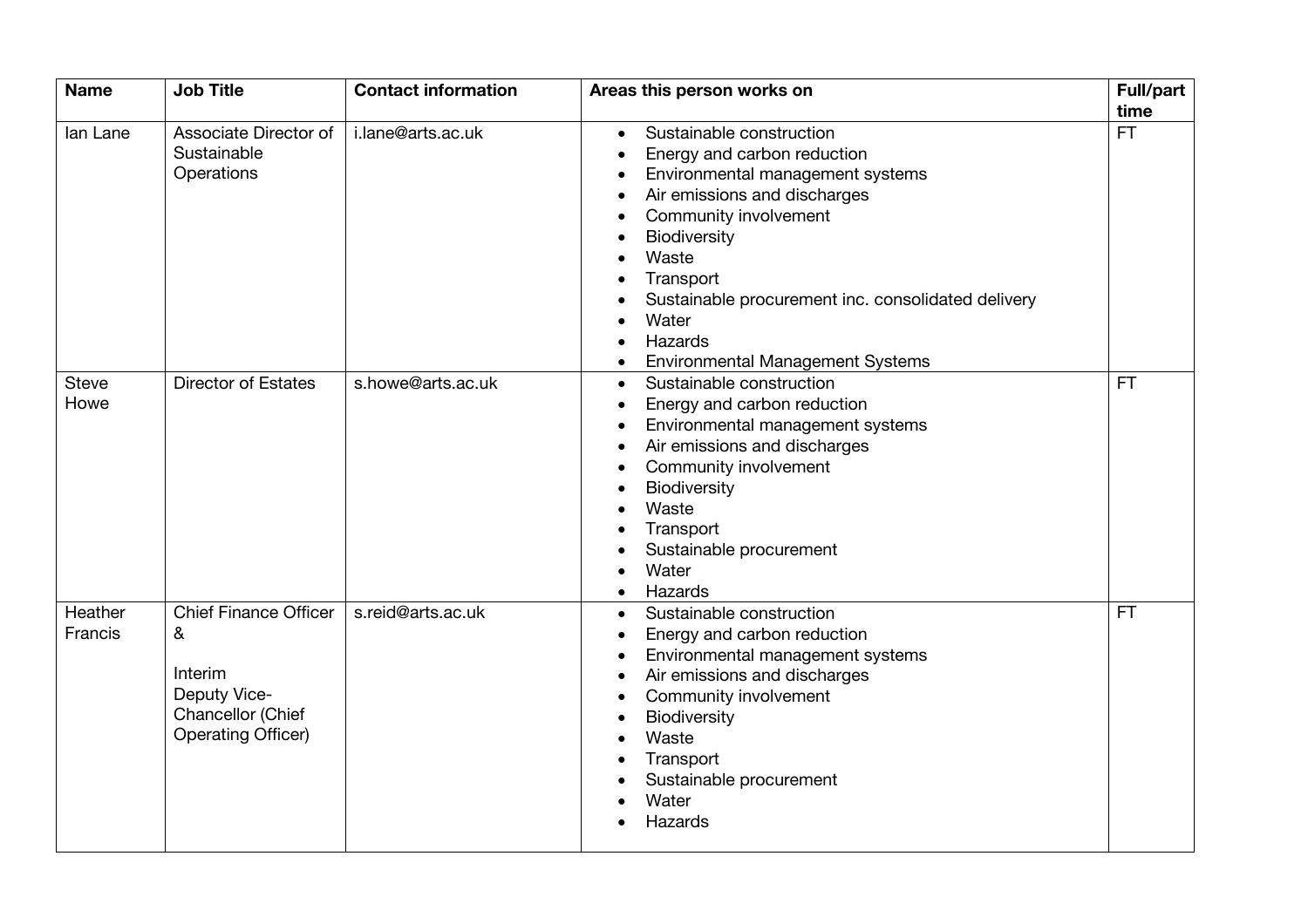| Prof. J Till | Pro Vice-              | j.till@casm.arts.ac.uk      | Sustainable construction<br>$\bullet$    | <b>FT</b> |
|--------------|------------------------|-----------------------------|------------------------------------------|-----------|
|              | Chancellor Research,   |                             | Energy and carbon reduction<br>$\bullet$ |           |
|              | <b>Head of Central</b> |                             | Environmental management systems         |           |
|              | <b>Saint Martins</b>   |                             | Air emissions and discharges             |           |
|              |                        |                             | Community involvement                    |           |
|              | &                      |                             | Biodiversity                             |           |
|              |                        |                             | Waste                                    |           |
|              | Lead for Climate       |                             | Transport                                |           |
|              | Emergency              |                             | Sustainable procurement                  |           |
|              |                        |                             | Water                                    |           |
|              |                        |                             | Hazards                                  |           |
| Rebecca      | <b>Energy Projects</b> | r.r.smart@arts.ac.uk        | Energy and carbon reduction<br>٠         | FT        |
| Smart        | <b>Support Officer</b> |                             | Environmental management systems         |           |
|              |                        |                             | Air emissions and discharges<br>٠        |           |
|              |                        |                             | Community involvement                    |           |
|              |                        |                             | Waste                                    |           |
|              |                        |                             | Water                                    |           |
|              |                        |                             | Hazards                                  |           |
| Gary         | Sustainability         | g.j.campbell@csm.arts.ac.uk | Community involvement<br>$\bullet$       | PT        |
| Campbell     | Coordinator            |                             | Biodiversity                             |           |
|              |                        |                             | Waste<br>$\bullet$                       |           |
| Prof. D      | Dean of Design         | n.ryan@lcc.arts.ac.uk       | Sustainable construction<br>$\bullet$    | <b>FT</b> |
| Williams     | School                 |                             | Energy and carbon reduction              |           |
|              |                        |                             | Environmental management systems         |           |
|              |                        |                             | Air emissions and discharges             |           |
|              |                        |                             | Community involvement                    |           |
|              |                        |                             | Biodiversity                             |           |
|              |                        |                             | Waste                                    |           |
|              |                        |                             | Transport                                |           |
|              |                        |                             | Sustainable procurement                  |           |
|              |                        |                             | Water                                    |           |
|              |                        |                             | Hazards                                  |           |
| Prof. N      | Dean of Design         | n.ryan@lcc.arts.ac.uk       | Sustainable construction<br>$\bullet$    | <b>FT</b> |
| Ryan         | School                 |                             | Energy and carbon reduction              |           |
|              |                        |                             | Environmental management systems         |           |
|              |                        |                             | Air emissions and discharges             |           |
|              |                        |                             | Community involvement                    |           |
|              |                        |                             | <b>Biodiversity</b>                      |           |
|              |                        |                             | Waste                                    |           |
|              |                        |                             |                                          |           |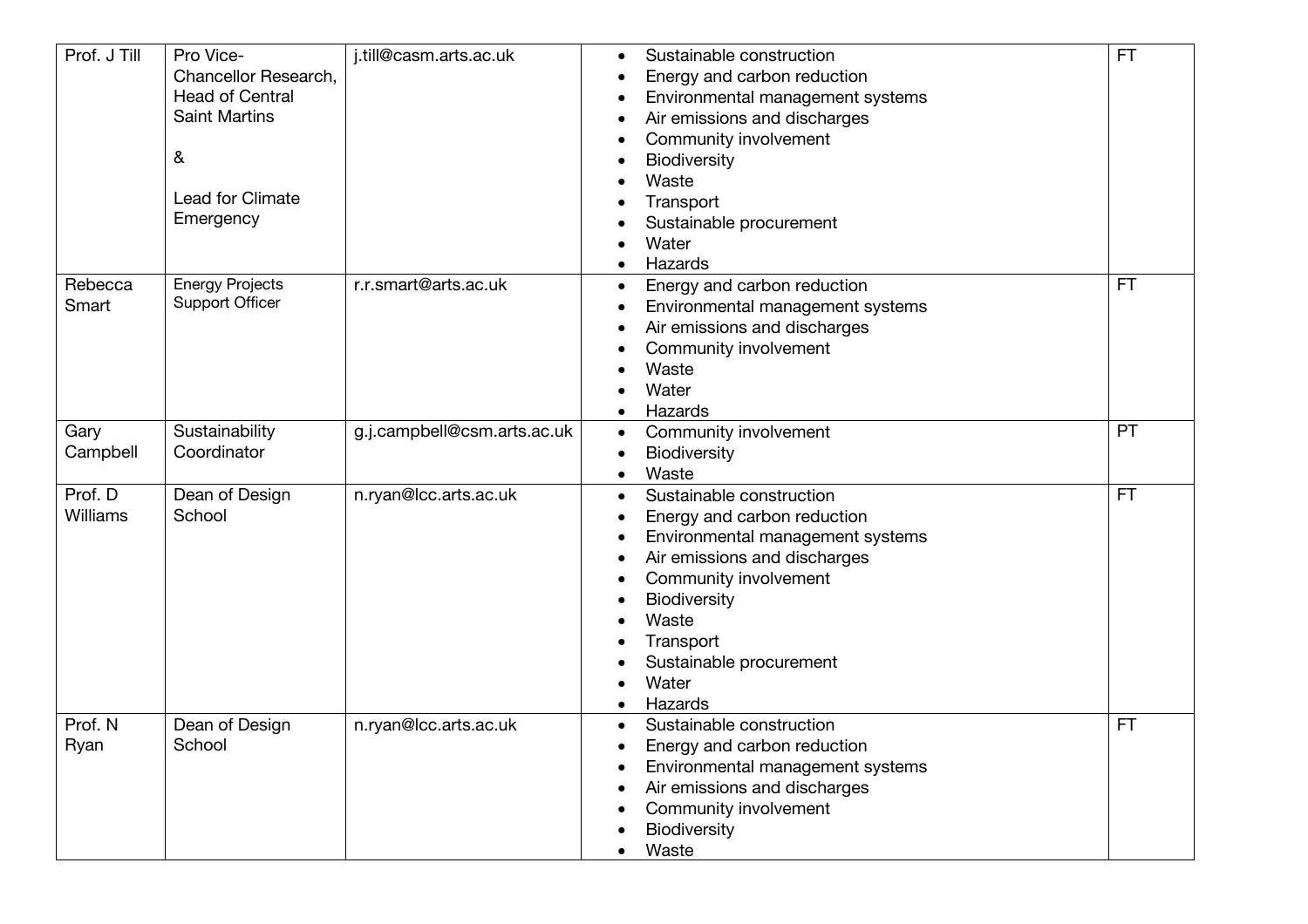|                           |                                                               |                            | Transport<br>Sustainable procurement<br>Water<br>Hazards                                                          |           |
|---------------------------|---------------------------------------------------------------|----------------------------|-------------------------------------------------------------------------------------------------------------------|-----------|
| Kate Pelen                | <b>Creative Producer-</b><br>College Culture and<br>Community | k.pelen@csm.arts.ac.uk     | Community involvement and lead for the Climate<br><b>Emergency Network</b>                                        | <b>FT</b> |
| Michael<br>Gooch          | <b>Building</b><br>Maintenance<br>Manager                     | m.gooch@arts.ac.uk         | Sustainable construction<br>Energy and carbon reduction<br>Air emissions and discharges<br>Hazards<br>$\bullet$   | <b>FT</b> |
| Jasbinder<br>Sandhu       | Head of<br>Procurement                                        | j.sandhu@arts.ac.uk        | Sustainable procurement<br>$\bullet$                                                                              | <b>FT</b> |
| <b>Barry</b><br>Northwood | <b>Business Support</b><br>Executive                          | b.northwood@arts.ac.uk     | Waste<br>$\bullet$                                                                                                | <b>FT</b> |
| Alastair<br><b>Johns</b>  | Head of Catering and<br>Retail                                | a.w.johns@arts.ac.uk       | Waste<br>$\bullet$<br>Sustainable procurement<br>Biodiversity                                                     | <b>FT</b> |
| Luca<br>Beckerson         | Retail and Catering<br>Design Project<br>Manager              | I.beckerson@csm.arts.ac.uk | Sustainable construction<br>Community involvement<br>Waste<br>Sustainable procurement                             | <b>FT</b> |
| Peter<br>Newman           | Estates<br>Project Manager                                    | p.newman@arts.ac.uk        | Sustainable construction<br>Energy and carbon reduction<br>Waste<br>Sustainable procurement<br>Water<br>$\bullet$ | <b>FT</b> |
| Michael<br><b>Banks</b>   | <b>Estates Surveyor</b>                                       | m.banks@arts.ac.uk         | Sustainable construction<br>Energy and carbon reduction<br>Waste<br>Sustainable procurement<br>Water<br>$\bullet$ | <b>FT</b> |
| Andrew<br>Panton          | <b>Estates Surveyor</b>                                       | a.panton@arts.ac.uk        | Sustainable construction<br>$\bullet$<br>Energy and carbon reduction<br>Waste<br>Sustainable procurement<br>Water | <b>FT</b> |